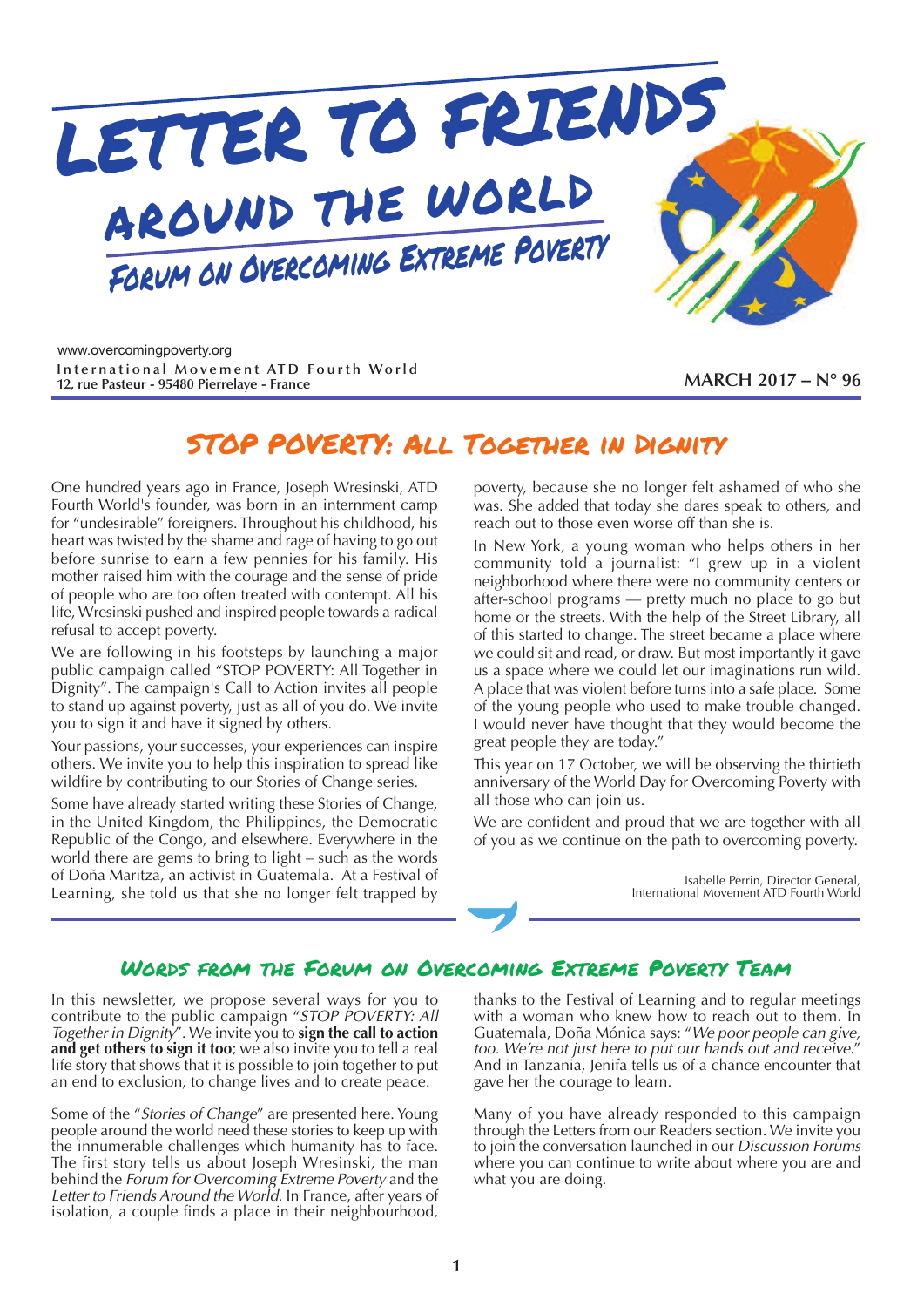### **•** What counts the most is our shared commitment to overcoming poverty

In 1917, Joseph Wresinski was born in an internment camp for foreign nationals in Angers, France. Being from a family without any means, he experienced at a very young age the injustice and violence of extreme poverty.

In 1957, with the families in an emergency housing camp outside Paris, he founded what is known today as ATD Fourth World. Throughout his life, he actively sought out people in extreme poverty in Europe and all over the world. Everywhere he went, he wanted to learn from them and from people who give the best of themselves to overcome poverty.

Knowing that this struggle, led by people in deep poverty, is both essential and also difficult, in

1980 he founded the Forum on Overcoming Extreme Poverty.

Wresinski wrote: "*The Forum came into being because we wanted to unite all resources and strengths, so that no one would be alone or become discouraged, and so that we could learn together how to move ahead with the poorest people. Whether we are officials, ordinary citizens, representatives of national or international organisations is*

## **•** Uncovering Hidden Talents

I used to go regularly to meet the families of a housing project between a railroad track and a highway on the outskirts of a town called Metz. On one of the buildings, on the first floor, the shutters were always closed. That's where Jeanne and Henry live, isolated from the other residents. They have had very hard lives, with numerous health problems and a





### *unimportant. What counts is our commitment alongside the most disadvantaged people."*

Joseph Wresinski drew his strength from the resistance to poverty from the poorest people; but he also felt he had things in common with what was expressed in the first letters he received from readers of this Letter to Friends.

In November 1983, he wrote to some of the Forum correspondents:<br>ear Friends, it was *"Dear Friends, it was wonderful to receive your*

*replies to the Letter to Friends.*

*Today, I would like to continue this channel of communication between us and between all those who are trying to put an end to human misery. With your help, we can exchange, not only about distress and worries, but especially about what each one of us is doing to help bring relief and hope to those who suffer most. In this way, we will together be laying the foundations of a new kind of development that will exclude no-one and especially not the most unfortunate."*



little boy who had been taken away by social services. Meeting with them earned me quite a bit of disapproval in the housing project: *'Why bother seeing them?' 'Anyhow, they have nothing to say. They don't do anything, you're wasting your time.' 'We're not like them, they are not nice people.'*

Each summer, a week of fun creative workshops, with young people and families who want to give time and share their talents, was organised. That year, one of the proposed workshops was a computer workshop. For that, we would need to have access to an electrical power supply. I decided to ask Jeanne and Henry if we could use their power—they agreed without hesitation.

The other residents asked us: *'But why are you asking them? We could easily have supplied you with the electricity.'*

On the first day of the festival, Jeanne and Henry looked out at us through the window all afternoon but didn't come out.

On the second morning, when we reached the housing project, we were surprised to find a table set up outside Jeanne and Henry's window. In front of it was Jeanne, who greeted us and said: *'You, know, I know how to make dolls out of cloth. Can I do a workshop?'* "'That's great! Go for it'!"

At first, the children were reluctant to participate. They had heard others saying that they shouldn't talk to those people. We decided to accompany the children over to Jeanne's table, and by the end of the day it was surrounded by a good-sized crowd. All the children were holding their own little dolls in their hands. [...]

When I think about all the long road traveled with them over the years in order to enable them to finally emerge from the shadows and share what they know, I tell myself that those moments were the keys that let us open the shutters on uncovering hidden talents.

*ANNE H., FRANCE*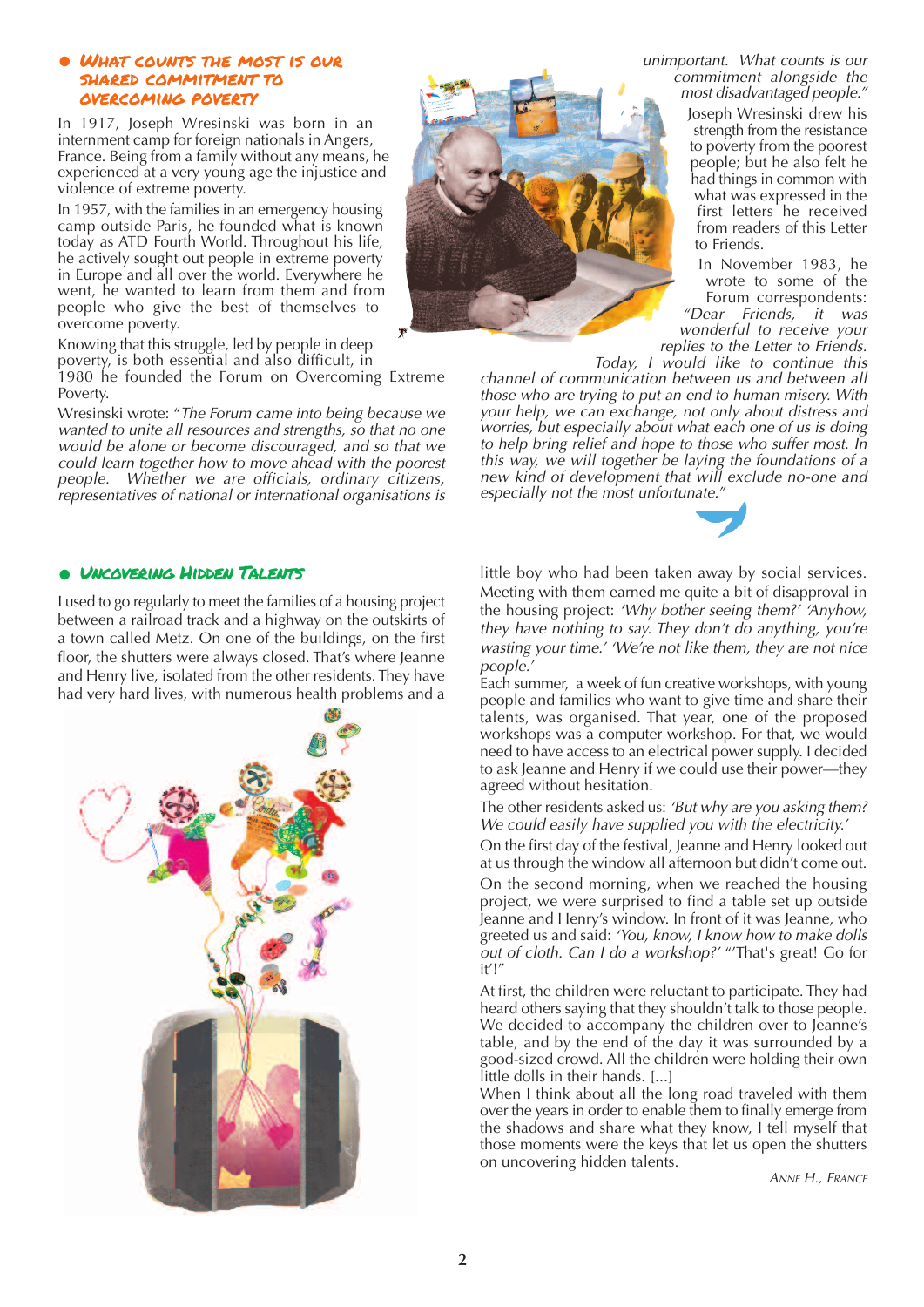### **•** We have something to give too

*"We poor people can give, too. We're not just here to put our hands out and receive."*

Doña Mónica's assertion reminds me of the many gestures of solidarity I witnessed take place between the families of the community in Guatemala where we lived. It was often the case that the families who chose to help other families would not have "a lot more", but were, in fact, in the same precarious situation. Even so, they would still lend a helping hand to the others. [...]

One of the many examples that come to mind is that of Doña Julia. She saw close at hand the harsh reality that her neighbor faced with regard to her children's schooling. Coping alone, the neighbor had been unable to help her three eldest children continue their studies. It was just impossible for her to meet the required costs every day. Her fourth child was keen to continue his studies. But it was impossible for her to enroll him, never mind support him on his path to an education.

One day, during a chat with Doña Julia, she told me that she wanted to help this young adolescent complete his schooling, just as her own children had finished theirs. [...]I saw her talk to other women in the neighborhood as she went in search of a backpack, a pair of pants, some shoes, etc. I saw how she wanted the very best for that family. Some of the other neighbors supported her initiative, and that is

### **•** Learning to Read was the Beginning of **HAPE**

My name is Jenifa and I am a mother of five children. I work at the Fish Market in Dar es Salaam in an area called 'The Lebanon' beside the official market. I make tea to sell, cook chapati **\*** and other food for lunch.

In order to survive and support my family I left home at a young age and became a housewife. Until I met my husband I had to fight very hard, but when we came together our situation improved. Even though this was true I still used to feel the pain of not knowing how to read and write.There was no chance of me finding a better job because when I was asked to read I couldn't and that used to make me feel bad.

It was when I met Rachel and Laurent, that I began to feel hopeful about making a change. They invited me to join a literacy class at the Fish Market. Even though in the beginning I was very shy, worried and lacking confidence I tried to attend all of the classes. My how the boy was able to take the next step on a journey that was, naturally, full of difficulties.

What do such gestures of solidarity, made in the midst of poverty, say about the daily quest for survival? Often I would see the poorest families go to enormous efforts to grow their ties with their neighbors. [...]

Outside projects and aid are very often a one-off, but ties of solidarity and the quest for survival will remain anchored at the very heart of a community. [...]

*ELDA G., GUATEMALA*



life is still difficult and sometimes I miss a class because I start work at 4 am, work all through the day and am always running around. Every Tuesday, Thursday and Friday I do all that I can to join the group of learners, even when I have to carry my bucket and the food I sell with me.

It's not always easy.

A big challenge that I had to face was the judgment of people around me, their unkind words and laughter. They would always joke about me leaving my job to go to a class. But I am determined. [...]

Today my life has changed. Before I felt as though I was disabled, unable to communicate and always silent. Now I can read what's on the packet, buy at the best prices, give the correct change and I have stopped losing money in my small business. There are changes in my family life too. I can now take the time to read and write with my children and we find ways to support each other. My children are proud of me.

*JENIFA M., TANZANIA*

**\*** Indian Bread

(Kuandika : Write - Kusoma : Read)

**These real life stories from around the world show us it is possible to join together to end exclusion, to change lives and to create peace.**

**You can read the full length versions and discover more stories at: https://storiesofchange.atd-fourthworld.org/**

**What you all have in common, dear friends and correspondents, is your willingness to find ways to overcome poverty wherever you are.**

**So please write in and share your own stories to publish as part of the Stories of Change series.**